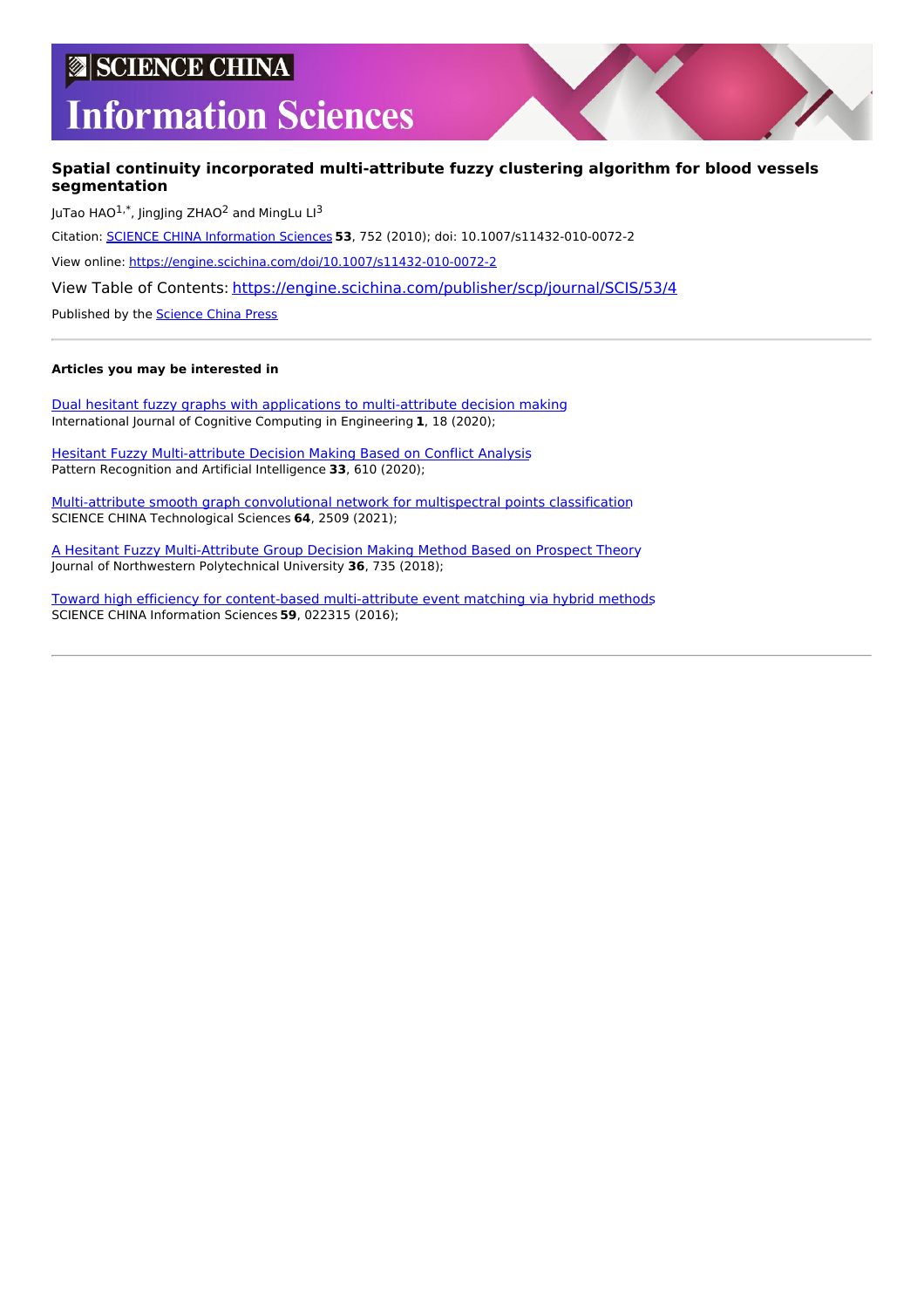# **SCIENCE CHINA**

Information Sciences Information Sciences

**. RESEARCH PAPERS .**

April 2010 Vol. 53 No. 4: 752–759 doi: 10.1007/s11432-010-0072-2

# **Spatial continuity incorporated multi-attribute fuzzy clustering algorithm for blood vessels segmentation**

HAO JuTao<sup>1</sup><sup>∗</sup>, ZHAO JingJing<sup>2</sup> & LI MingLu<sup>3</sup>

<sup>1</sup>*School of Optical-Electrical and Computer Engineering, University of Shanghai for Science and Technology, Shanghai* 200093*, China;* <sup>2</sup>*Department of Electrical Engineering, Shanghai University of Electric Power, Shanghai* 200090*, China;*

<sup>3</sup>*Department of Computer Science and Engineering, Shanghai Jiaotong University,*

*Shanghai* 200240*, China*

Received September 1, 2008; accepted April 3, 2009

**Abstract** A three-dimensional representation of vasculature can be extremely important in image-guided neurosurgery, pre-surgical planning. In this paper, a spatial continuity incorporated multi-attribute fuzzy clustering algorithm (MAFCM S) is proposed to segment entire blood vessels from TOF MRA images. This clustering method takes both the intensity information and the geometrical information into account, while most of the current clustering methods only deal with the former. In this method, a new dissimilarity measure, which integrates the intensity and the geometry shape dissimilarity, is introduced. Because of the presence of the geometrical information, the new measure is able to differentiate the pixels with similar intensity values within different geometrical shape structures. Experimental results show that the new algorithm can get better segmentation.

**Keywords** fuzzy c-means clustering, scale space analysis, spatial continuity, blood vessel segmentation, multiattribute fuzzy clustering

**Citation** Hao J T, Zhao J J, Li M L. Spatial continuity incorporated multi-attribute fuzzy clustering algorithm for blood vessels segmentation. Sci China Inf Sci, 2010, 53: 752–759, doi: 10.1007/s11432-010-0072-2

## **1 Introduction**

Vessel analysis in medical images is important both for diagnostic and intervention planning purposes, especially, a three-dimensional representation of vasculature can be extremely important in image-guided neurosurgery, pre-surgical planning. A common approach is to use a maximum intensity projection (MIP) where three-dimensional (3D) data is projected onto a 2D plane by choosing the maximal intensity value along that projection direction. A major drawback of this method is that background artifacts and other tissues may occlude vascular structures of low contrast and small width. Thus, it is desirable to extract the vasculature tree before it is visualized. A variety of approaches have been proposed for the segmentation of vasculature in MRA datasets [1, 2]. These methods can be classified into four categories: scale space analysis, deformable models, statistical models, and hybrid methods.

In multiscale filtering, each image is convolved with a series of Gaussian filters at different scales. The eigenvalues of the Hessian matrix at each voxel in the image is analyzed to determine where it belongs

<sup>∗</sup>Corresponding author (email: jt hao@usst.edu.cn)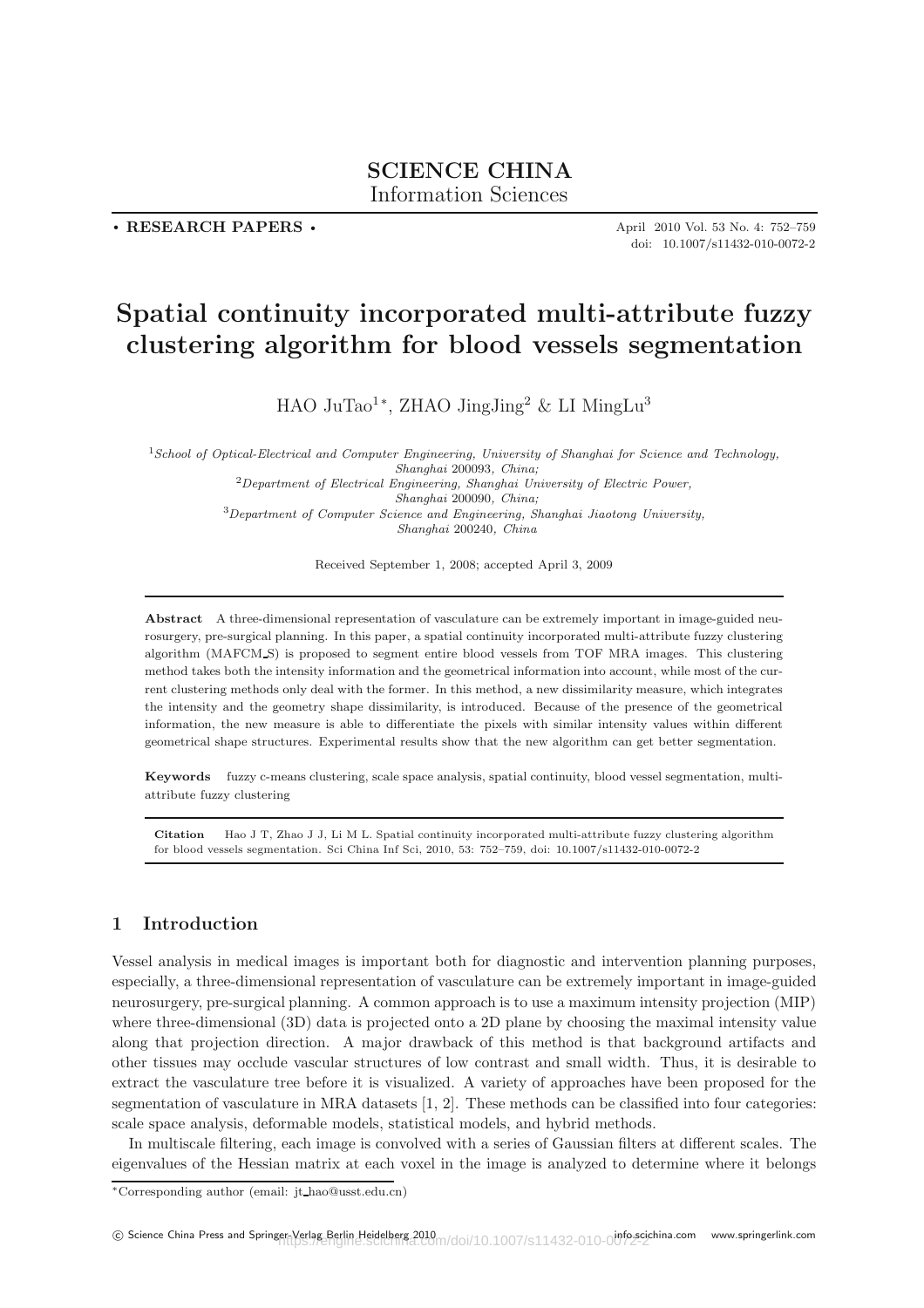to blood vessels or a background. The output of this filter is used to define an enhanced set of images in which blood vessels are brightened, while background noise and planar structures such as skin are darkened. Enhanced images are either visualized directly [3], thresholded [4], or segmented using an active contour method [5].

Geodesic active contours were proposed to segment MRA speed image [6]. In [7] flux maximizing geometrical flows were proposed to segmenting elongated structures that appear as bright regions in an intensity image but may have low contrast. The key idea is to incorporate not only the magnitude but also the direction of an appropriate vector field. An implicit deformable model with a soft shape prior was used to segment blood vessels [8].

Statistical models for extraction blood vessel from TOF data were proposed in [9, 10]. Both speed and phase information provided by PCA are fused together to enhance the vessel segmentation [11]. Isointensity structural orientation was used in [12] to segment blood vessels, which exploits the coherence in the intensity profile.

Magnetic resonance angiography (MRA) is a noninvasive MRI-based flow imaging technique. Its wide variety of acquisition sequences and techniques, beside its ability to provide detailed images of blood vessels, enabled its use in the diagnosis and surgical planning of the cerebrovascular diseases. There are three techniques commonly used in performing MRA; time-of-flight (TOF) angiography, phase contrast angiography (PCA), and contrast enhanced MRA (CE-MRA). TOF relies on the difference in the amplitude of longitudinal magnetization between flowing and static spins. The TOF technique is not as quantitative but it is widely used clinically because it is fast and provides high contrast images, which is the main motivation behind our work.

There are many factors make blood vessels segmentation to be a challenging task. First, in essence, blood vessels are elongated structures whose widths vary largely from great arteries to blood capillary. Second, the theory of TOF MRA imaging makes the gray-scale range of blood vessels wide. Furthermore, noise and artifacts exert additional difficulties on the segmentation.

In this paper, a spatial continuity incorporated multi-attribute fuzzy clustering algorithm (MAFCM S) is proposed to segment entire blood vessels from TOF MRA images. This clustering method takes both the intensity information and the geometrical information into account while most of the current clustering methods only deal with the former. In this method, a new dissimilarity measure, which integrates the intensity and the geometry shape dissimilarity, is introduced. Because of the presence of the geometrical information, the new measure is able to differentiate the pixels with similar intensity values within different geometrical shape structures. Experimental results show that the new algorithm can get better segmentation results.

## **2 Geometrical attribute of blood vessels**

#### **2.1 Features of time of flight MRA images**

The speed image of TOF MRA provides information of the patients' blood flow. The intensity values in the image are proportional to the flow velocity. Because of the blood viscosity, frictional force slows down the blood flow near the vascular wall. As such, the intensity profile is nonuniform within the vascular structures. As shown in Figure 1, the intensity value is relatively low at the boundary of vessels in the angiogram, while the intensity value is high near the center of the vessels. The intensity inhomogeneity is a challenge if the vascular segmentation is to be robust. Analyzing TOF MRA images structure of the grey value distribution within a local neighborhood of a pixel plays an important role. One possible approach to local structure analysis is the local orientation. This property which is also main motivation behind our work has been applied in image segmentation [4, 7] and enhancement [3].

Based on the theory of MRA imaging and cylinder-like geometrical shape of blood vessels, several multiscale approaches to modeling tubular in intensity images have been proposed. In this paper, Frangi's multiscale vessel enhancement filter will be exploited to extract geometrical attribute from original intensity image.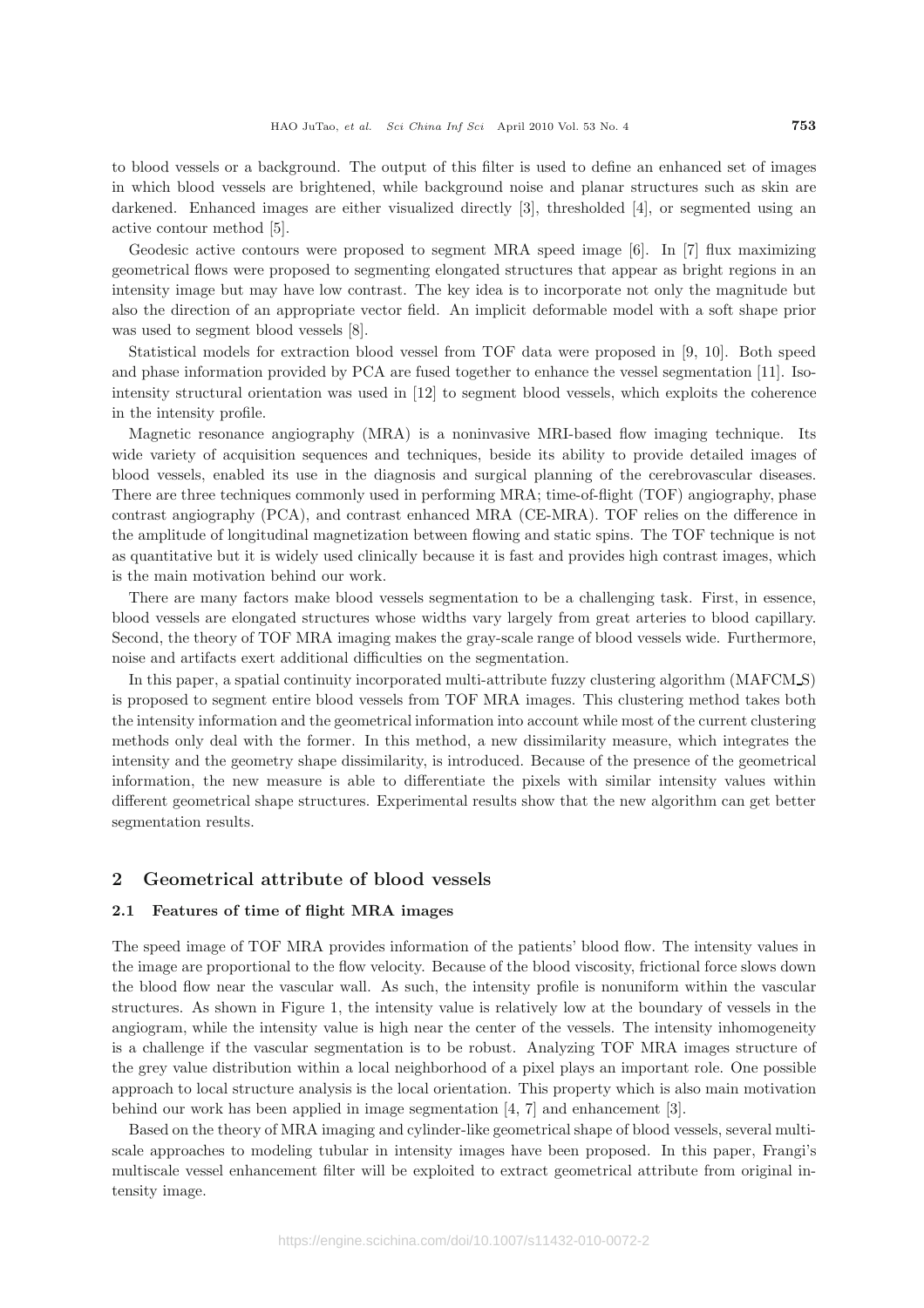

**Figure 1** (a) TOF MRA image; (b) close-up of the square region in (a); (c) intensity profile of line AB in (b).

#### **2.2 Geometrical shape feature based enhancement**

Several multi-scale approaches to modeling tubular structures in intensity images have been based on properties of the Eigen values  $\lambda_1$ ,  $\lambda_2$ ,  $\lambda_3$  of the Hessian matrix H. We choose to focus here on Frangi's vesselness measure because it incorporates information from all three eigenvalues [3]. With the eigenvalues sorted such that  $|\lambda_1| \le |\lambda_2| \le |\lambda_3|$ , three quantities are defined to differentiate blood vessels from other structures:

$$
R_A = \frac{|\lambda_2|}{|\lambda_3|},\tag{1}
$$

$$
R_B = \frac{|\lambda_1|}{\sqrt[2]{|\lambda_2 \lambda_3|}},\tag{2}
$$

$$
S = \sqrt[2]{\lambda_1^2 + \lambda_2^2 + \lambda_3^2},\tag{3}
$$

where  $R_A$  is essential for distinguishing between plate-like and line-like structures,  $R_B$  differentiates sheet-like objects from other structures.  $S$  is used to ensure that random noise effects are suppressed from the response.

The vesselness measure is then defined by

$$
V(\lambda) = \begin{cases} 0, & \lambda_2 < 0 \text{ or } \lambda_3 < 0, \\ \left\{ \left( 1 - \exp\left( -\frac{R_A^2}{2\alpha^2} \right) \right) \exp\left( -\frac{R_B^2}{2\beta^2} \right) \left( 1 - \exp\left( -\frac{S^2}{2c_2} \right) \right) \right\}, & \text{else,} \end{cases}
$$
(4)

where  $\alpha$ ,  $\beta$  and c are thresholds which control the sensitivity of the line filter to the measures  $R_A$ ,  $R_B$  and S. The idea behind this expression is to map the features  $R_A$ ,  $R_B$  and S into probability-like estimates of vesselness according to different criteria. The different criteria are combined using their product to ensure that the response of the filter is maximal only if all three criteria are fulfilled. In all the results presented in this work  $\alpha$  and  $\beta$  were fixed to 0.5. The value of the threshold c depends on the grey-scale range of the image and half the value of the maximum Hessian norm has proven to work in most cases.

#### **3 Multi-attribute based fuzzy clustering algorithm**

The fuzzy C-means algorithm (FCM) has been utilized in a wide variety of image processing application such as medical imaging [13, 14]. Its advantages include a straightforward implementation, fairly robust behavior, applicability to multichannel data, and the ability to model uncertainty within the data.

Mathematically, FCM is derived to minimize the following objective function with respect to the membership functions  $\mu_{ij}$  and centroids  $\nu_{ij}$ 

$$
J_{\text{FCM}} = \sum_{j \in \Omega} \sum_{i=1}^{C} (\mu_{ij}^{m} || y_j - \nu_i ||^2), \tag{5}
$$

where  $y_j$  is the observation at pixel j, C is the number of clusters or classes, and  $\Omega$  is the image domain. The parameter  $m(m > 1)$  is a weighting exponent on each fuzzy membership and determines the amount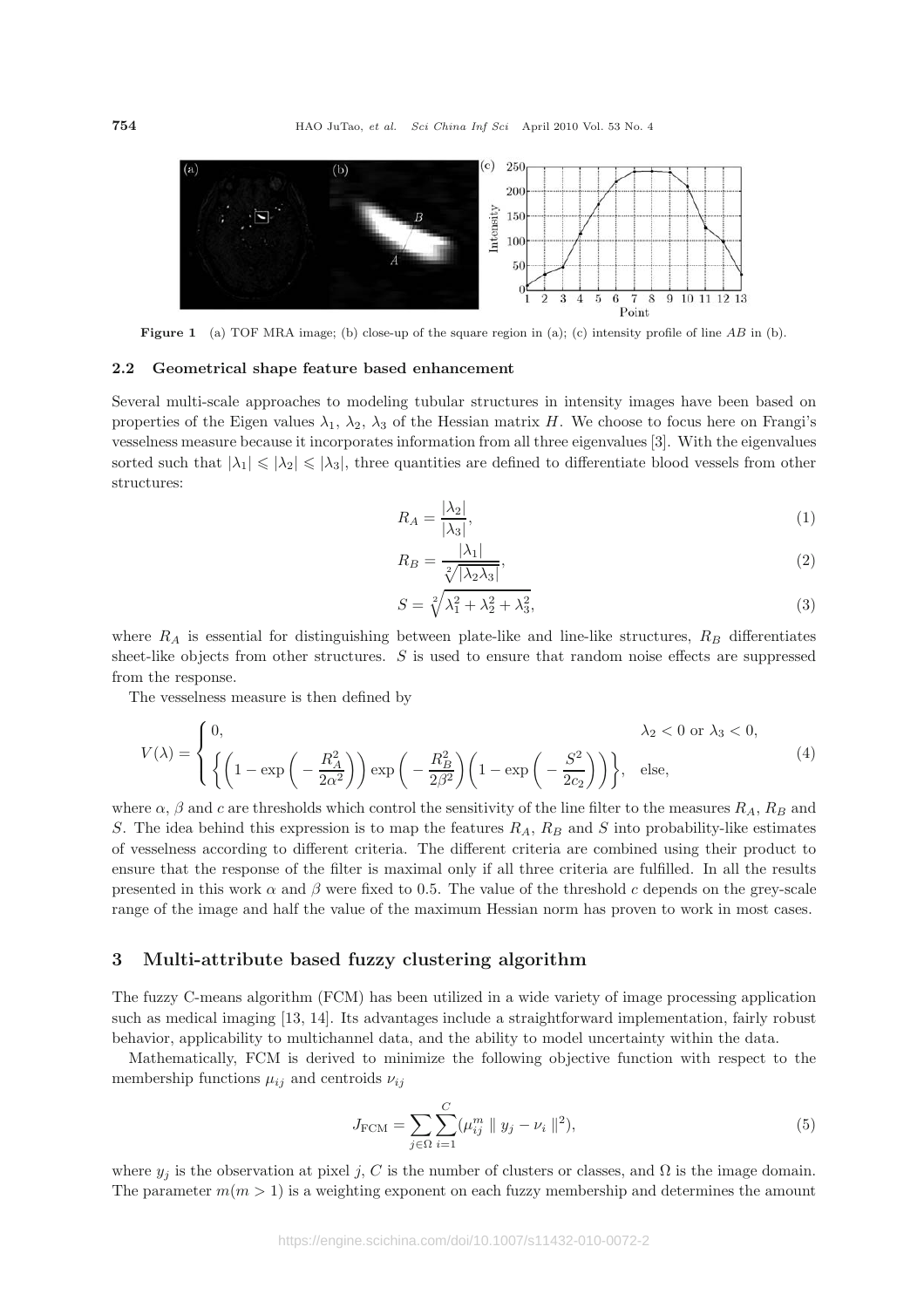of "fuzziness" of the resulting classification. The membership functions are constrained to be positive and to satisfy

$$
\sum_{i=1}^{C} \mu_{ij} = 1.
$$
\n(6)

It is apparent from eq. (6) that the FCM objective function does not take into consideration any spatial dependence between observations. Thus, the computed membership functions can exhibit sensitivity to noise in the observed image. Spatially constrained fuzzy clustering algorithms were proposed in [15, 16]. The objective function of the spatial constraints FCM (FCM S) was defined as follows:

$$
J_{\text{FCM\_S}} = \sum_{j=1}^{N} \sum_{i=1}^{C} (\mu_{ij}^{m} \parallel y_j - \nu_i \parallel^2) + \frac{\alpha}{N_R} \sum_{j=1}^{N} \sum_{i=1}^{C} \mu_{ij}^{m} \sum_{r \in N_j} \parallel y_j - \nu_i \parallel^2,
$$
 (7)

where  $N_j$  stands for the set of neighbors falling into a window around j and  $N_R$  is its cardinality. The parameter  $\alpha$  controls the effect of the penalty.

Though FCM S is more robust in dealing with noise than traditional FCM, it only utilizes the intensity information of the original images and the dissimilarity measure is a function of the distance between the feature vectors and the centroids without the knowledge of the geometrical shape of the blood vessels. Generally, fuzzy c-means cannot give satisfactory segmentation for MRA images because the dissimilarity measure solely using the intensity information may lose many thin blood vessels due to low contrast with background.

In order to obtain a more exact classification, a multi-attribute based fuzzy clustering algorithm will be adopted in which geometrical attribute of blood vessels has incorporated. Firstly, we use a multiscale vessel filter to enhance the original images. In the enhanced images, the blood vessels are brightened, while background noise and planar structures are darkened. Thus, the contrast between blood capillary and background is enlarged which is helpful for segmenting tiny branch. Secondly, the intensity attribute in original images and geometrical shape information of blood vessels in enhanced images are incorporated in to a fuzzy clustering algorithm. Observing Frangi's enhancement filter we can find that the output of the filter has no direct relation with the real intensity of original image but only to capture the geometrical information of the blood vessels in the image. The newly proposed algorithm can deal with the problems of traditional FCM algorithm. On the one hand, due to the use of geometrical information, the proposed MAFCM S can prevent the misclassification of blood capillary and background, meanwhile, high intensity noise and great arteries. On the other hand, the use of intensity attribute of blood vessels can greatly improve the capability in classifying blood vessels and other tubular structures.

Given a dataset  $\Gamma = \{y_1, y_2, \ldots, y_N\} \in \mathbb{R}^L$  the task of clustering means partitioning  $\Gamma$  into C clusters. Suppose each datum  $y_j = \{y_{j1}, y_{j2}, \ldots, y_{jL}\}.$  The proposed multi-attribute based fuzzy clustering algorithm (MAFCM S) is to minimize the following objective function:

$$
J_{\text{MAFCM-S}} = \sum_{j=1}^{N} \sum_{i=1}^{C} \sum_{k=1}^{L} (\mu_{ij}^{m}) \bigg( \| y_{jk} - \nu_{ik} \|^2 + \frac{\alpha}{N_R} \sum_{r \in N_j} \| y_{rk} - \nu_{ik} \|^2 \bigg).
$$
 (8)

An iterative algorithm for minimizing (8) can be derived by evaluating the centroids and membership function that satisfy a zero gradient condition. Taking the partial derivative of (8) with respective to and setting this partial derivative to zero yields

$$
\mu_{ij} = \frac{\left(\sum_{k=1}^{L} (\|y_{jk} - \nu_{ik}\|^2 + \sum_{r \in N_j} \|y_{rk} - \nu_{ik}\|^2)\right)^{-\frac{1}{m-1}}}{\sum_{\omega=1}^{C} (\sum_{k=1}^{L} (\|y_{jk} - \nu_{\omega k}\|^2 + \frac{\alpha}{N_R} \sum_{r \in N_j} \|y_{rk} - \nu_{\omega k}\|^2))^{-\frac{1}{m-1}}}.
$$
\n(9)

Minimizing (8) with respect to  $\nu_{ij}$ , we obtain the iterative function

$$
\nu_{ik} = \frac{\sum_{j=1}^{N} \mu_{ij}^{m} (y_{jk} + \frac{\alpha}{N_R} \sum_{r \in N_j} y_{rk})}{(1 + \alpha)\mu_{ij}^{m}}.
$$
\n(10)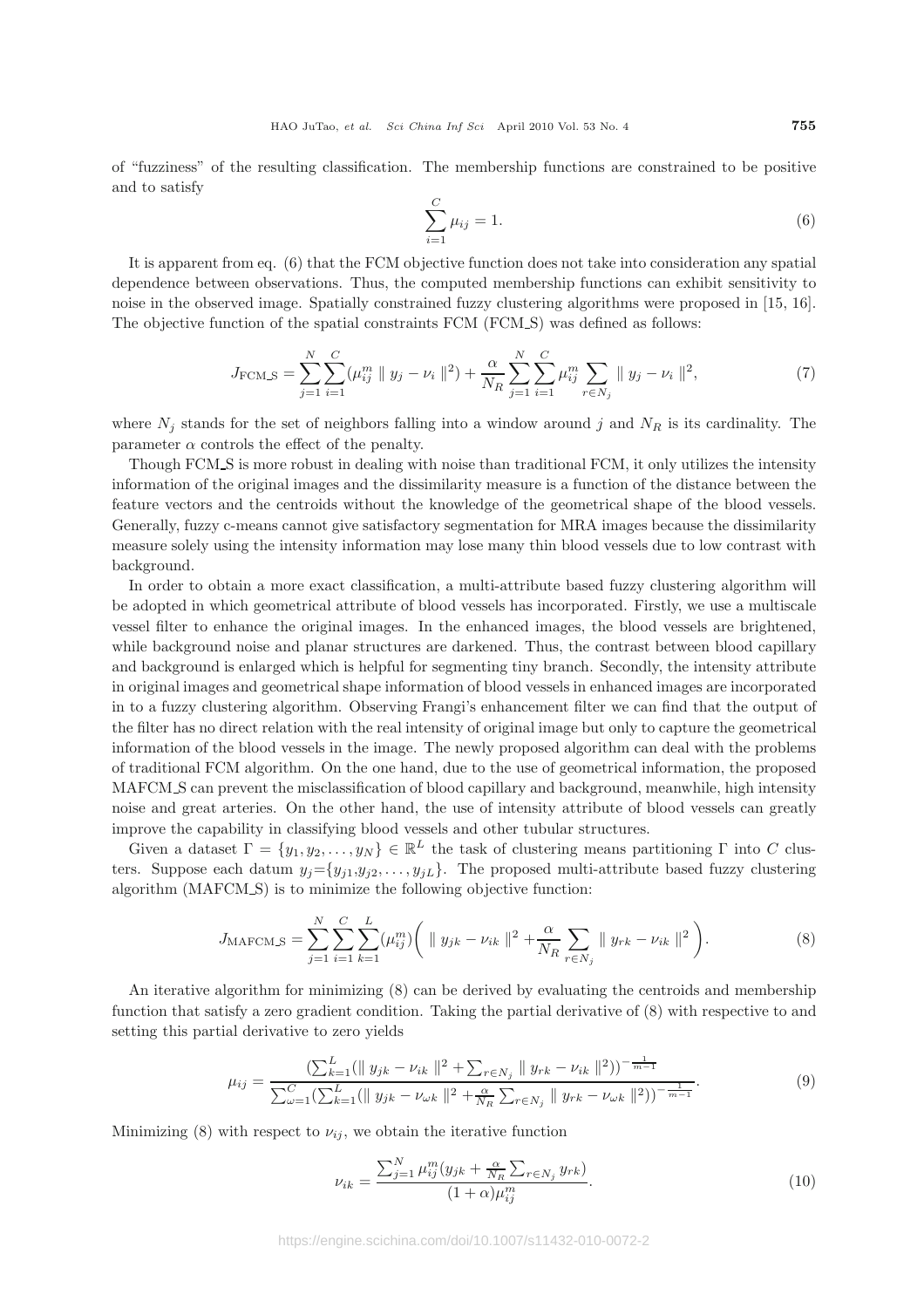The spatial continuity incorporated multi-attribute fuzzy clustering algorithm (MAFCM S) can be summarized briefly as follows:

> 1. Let  $t = 1$ , initialize  $v_i^{(t-1)} = (v_{i1}, v_{i2}, \ldots, v_{iL}), 1 \leq i \leq C$ ; Set  $J_{\text{MAFCM\_S}}^{(t-1)} = \xi$ , where  $\xi$  is a small constant. 2. Compute  $\mu_{ij}^{(t)}$  according to (9); 3. Calculate  $v_{ik}^t$  based on (10); 4. Obtain  $J_{\text{MAFCM\_S}}^{(t-1)}$  with (8); 5. If  $|J_{\text{MAFCM\_S}}^{(t)} - J_{\text{MAFCM\_S}}^{(t-1)}| < \xi$ , stop. Else  $t \leftarrow t + 1$ , go to step 2; End if.

### **4 Experimental results**

In this section, our MAFCM S algorithm has been tested on 2D MIP image and 3D images. In the experiments, the parameters are set as follows:  $C = 3; m = 2, \alpha = 0.2, N_R = 4$  (for 2D images) or  $N_R=6$ (for 3D image). A notation MAFCM is introduced here which refers to the multi-attribute based fuzzy clustering algorithm without spatial continuity constraints.

#### **4.1 Experiment on 2D images**

We conducted FCM, and our proposed MAFCM<sub>S</sub> on 2D images. In order to illustrate the performance of MAFCM S intuitively, we exert our algorithm on the MIP images. An original MIP image is shown in Figure 2(a), from which we can see that intensity range of blood vessels is very large. Enhanced image with a scale  $\sigma =0.8$  is shown in Figure 2(b). Figure 2(c) and (d) show the binary segmentation results of FCM and MAFCM S respectively, from which we can see that MAFCM S has great capabilities in detecting tiny branches than only intensity information used FCM algorithm.

#### **4.2 Experiments on 3D images**

In this section, our proposed algorithm has been tested on several 3D TOF MRA datasets obtained from Tongji Hospital. These datasets shown here are acquired on a 1.5T MRI scanner with different voxel sizes and image sizes. Vessel surfaces are rendered in 3D using the visualization toolkit (VTK).

To evaluate the performance of our algorithm, comparisons are done not only with the maximum intensity projection (MIP) images but also segmentation results obtained by Hassouna's approach [9].

We exert our algorithm on the first dataset with voxel size of 0.859 mm $\times$ 0.859 mm $\times$ 1.0 mm and image size of  $256\times256\times123$  voxels. Figure 3(a) shows the maximum-intensity projection of the dataset. Segmentation results using FCM and MAFCM S are shown in Figure 3(b) and (c) respectively. Segmentation by Hassouna's approach is illustrated in Figure  $3(d)$ . In this experiment, our goal is to obtain thin vessels as much as possible. Therefore, the scale is defined as a constant and fixed to  $\sigma$ =0.8. Comparing Figure 3(b), (c) and (d), we can find that due to both intensity and geometrical information have been incorporated into traditional FCM framework, the newly proposed MAFCM S algorithm is able to capture more thin vessels than other method in which sole intensity information is used.

Furthermore, our method has been applied to another dataset which has the image sizes  $256 \times 256 \times 115$ with spatial resolution  $0.859\times0.859\times1.017$ . The segmentation results are shown in Figure 4. In this figure, (a) shows the MIP image. Segmentation results using FCM and FCM S are shown in Figure 4(b) and (c) respectively. The segmentation results using both intensity and geometrical information are presented in Figure 4(d) and (e), and the difference between them is in (e) spatial constraint has been considered. Segmentation results of our approach and Hassouna's are presented in (e) and (f), respectively.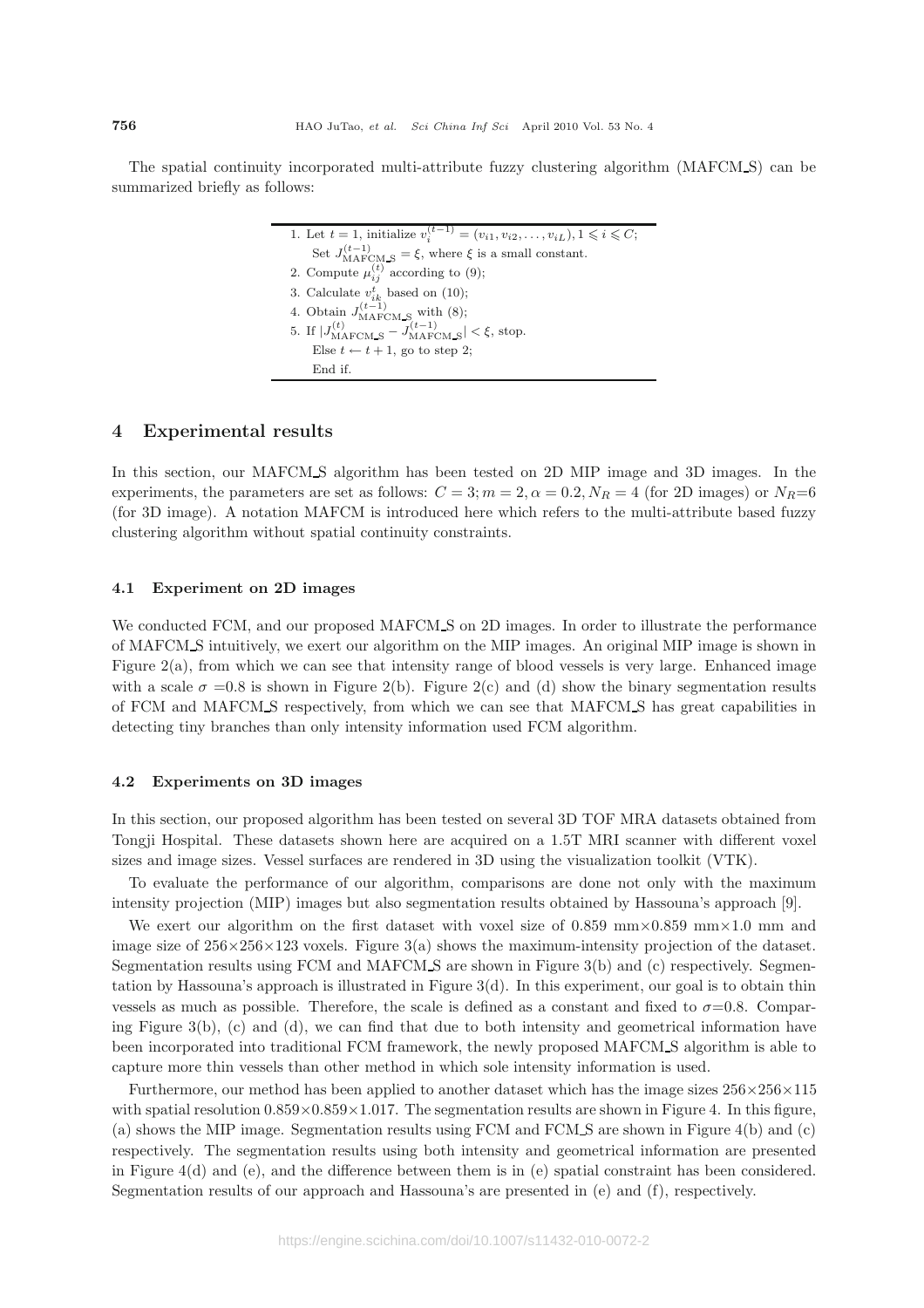

**Figure 2** Comparison segmentation results of FCM and MAFCM S on MIP image. (a) Original MIP image; (b) enhanced image with a scale  $\sigma$ =0.8; (c) and (d) binary segmentation results of FCM and MAFCM S respectively.



**Figure 3** An illustration of segmentation results on  $123 \times 256 \times 256$  3D MRA image. (a) MIP images; (b) segmentation results using FCM; (c) segmentation results using MAFCM S; (d) segmentation by Hassouna's approach.

# **5 Conclusions**

In this paper, a spatial continuity incorporated multi-attribute fuzzy clustering algorithm (MAFCM\_S) is proposed to segment entire blood vessels from TOF MRA images. This clustering method takes both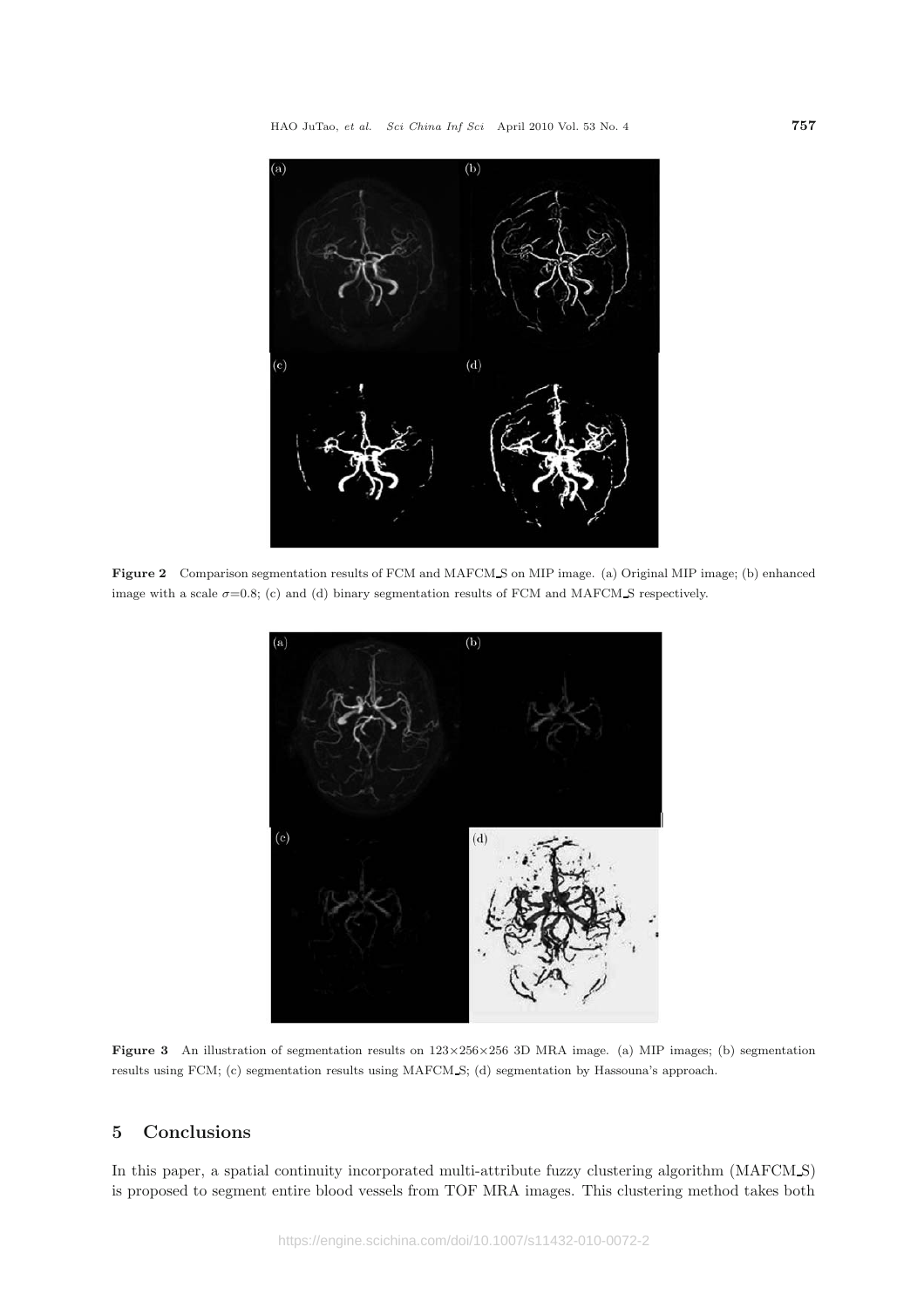

**Figure 4** An illustration of segmentation results on 115×256×256 3D MRA image. (a) MIP images; (b) segmentation results using FCM; (c) using FCM S; (d) using MAFCM; (e) using MAFCM S; (f) segmentation by Hassouna's approach.

the intensity information and the geometrical information into account while most of the current clustering methods only deal with the former. The segmentation results have won the approval of the experts in Tongji Hospital. The results illustrate that the proposed method can provide a better quality segmentation than sole intensity information used method.

Although more accurate segmentation can be obtained by the proposed method, two problems still remain and need to be further resolved. Firstly, additional computation time shall be taken for the shape feature extraction, and secondly, it involves further research on how to evaluating the performance quantitatively. The proposed algorithm is designed to cope with the large TOF data volume with wide intensity range of blood vessels. However, such situation is very difficult to be simulated. How to accelerate the segmentation process and evaluate the performance quantitatively will be the emphases of our further work.

#### **Acknowledgements**

This work was supported by the National Basic Research Program of China (Grant No. 2006CB303000), the Innovation Program of Shanghai Municipal Education Commission (Grant No. 10YZ102), and the Science Foundation for the Excellent Youth Scholars of Shanghai of China (Grant No. slg08014).